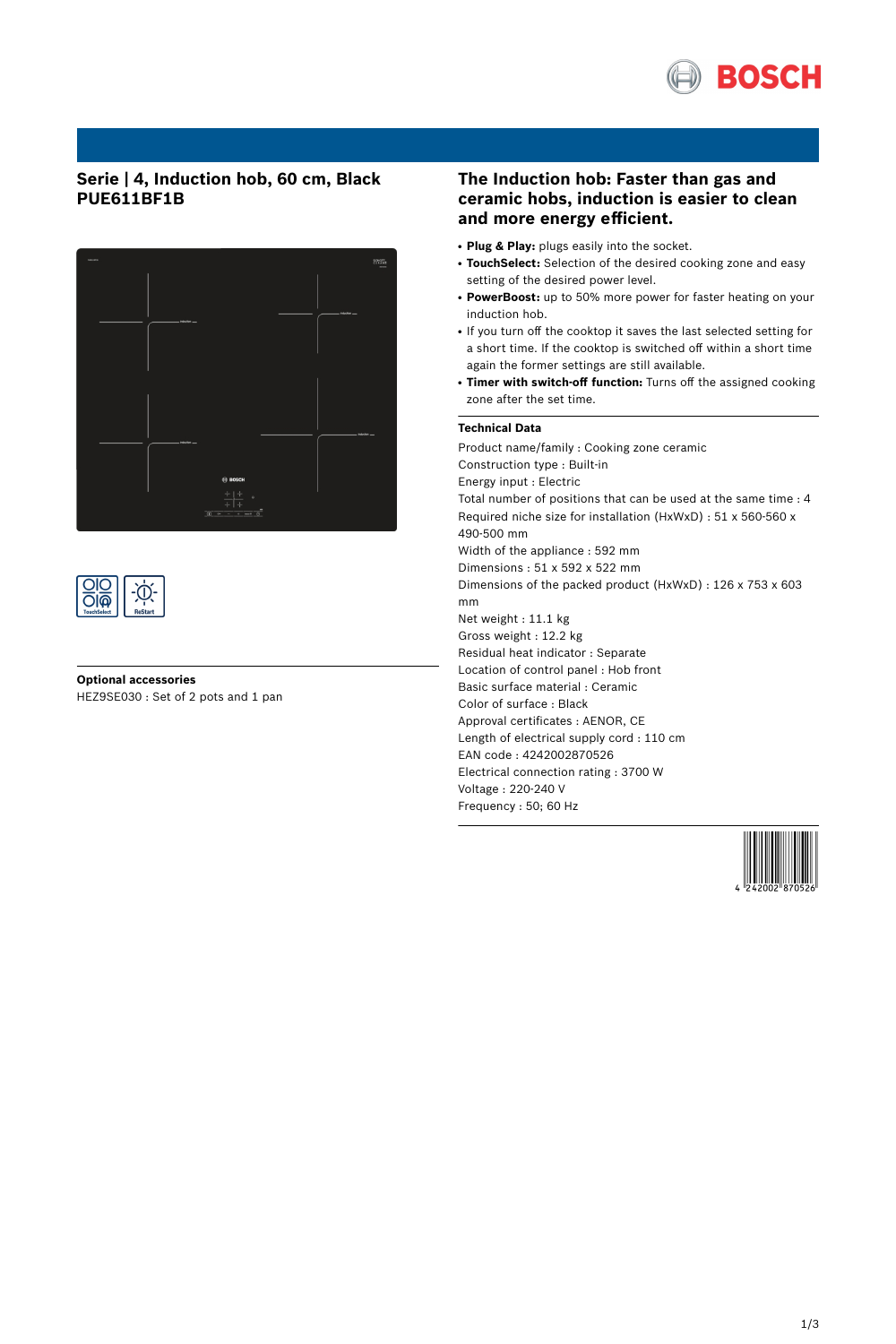

**Serie | 4, Induction hob, 60 cm, Black PUE611BF1B**

**The Induction hob: Faster than gas and ceramic hobs, induction is easier to clean and more energy efficient.**

#### **Design**

- Frameless design
- <sup>60</sup> cm: space for <sup>4</sup> pots or pans.

#### **Flexibility of cooking zones**

- Cooking zone front left: <sup>180</sup> mm, 1.8 KW (max. power <sup>3</sup> KW)
- Cooking zone rear left: <sup>180</sup> mm, 1.8 KW (max. power <sup>3</sup> KW)
- Cooking zone rear right: <sup>145</sup> mm , 1.4 KW (max power 2.2 KW)
- Cooking zone front right: <sup>210</sup> mm, 2.2 KW (max. power <sup>3</sup> KW)

#### **Usage convenience**

- TouchSelect: control the power with imprinted +/- touch buttons.
- Variable 17-stage power settings for each zone: precisely adapt the heat with 17 power levels (9 main levels and 8 intermediate levels).
- Timer for all zones : switches off the cooking zone at the end of the time set (e.g. for boiled eggs).
- Timer shows how long the cooktop is in use : an alarm sounds at the end of the time set (e.g. for pasta).

#### **Time saving & efficiency**

- PowerBoost function for all zones : boil water faster thanks to 50% more energy than at the highest standard level.
- QuickStart function: when switching on, the hob automatically selects the cooking zone with cookware (when placed on a zone whilst the hob is off).
- ReStart function: in case of unintentional switch-off, this feature restores all previous settings by switching on the hob again within 4 seconds.
- Quick Stop: quickly switch off <sup>a</sup> cooking zone with one longer touch.

#### **Safety**

- <sup>2</sup> stage residual heat indicator for each zone: indicates which cooking zones are still hot or warm.
- Control panel lock: prevent unintended activation of the hob.
- Main on/off switch: switch off all cooking zones at the touch of a button.
- Automatic safety shut off: for safety reasons, heating stops after a preset time if not used (possible to customise).

#### **Installation**

- This hob is equipped with <sup>a</sup> UK <sup>3</sup> pin plug for an easy plug & play installation. The plug limits the maximum power output to 3.7 KW. For higher power output, please select a hob without plug and ensure installation is carried out by a qualified electrician.
- Dimensions of the product (HxWxD mm): <sup>51</sup> <sup>x</sup> <sup>592</sup> <sup>x</sup> <sup>522</sup>
- Required niche size for installation (HxWxD mm) : <sup>51</sup> <sup>x</sup> <sup>560</sup> <sup>x</sup>  $(490 - 500)$
- Min. worktop thickness: <sup>16</sup> mm
- Connected load: 3.7 KW
- Power management options for 16A, 13A or 10A connection: limit the maximum power if needed (depends on fuse protection of electric installation).
- Power cord 1.1 <sup>m</sup> UK <sup>3</sup> pin plug: plug and play, no electrician required for installation.